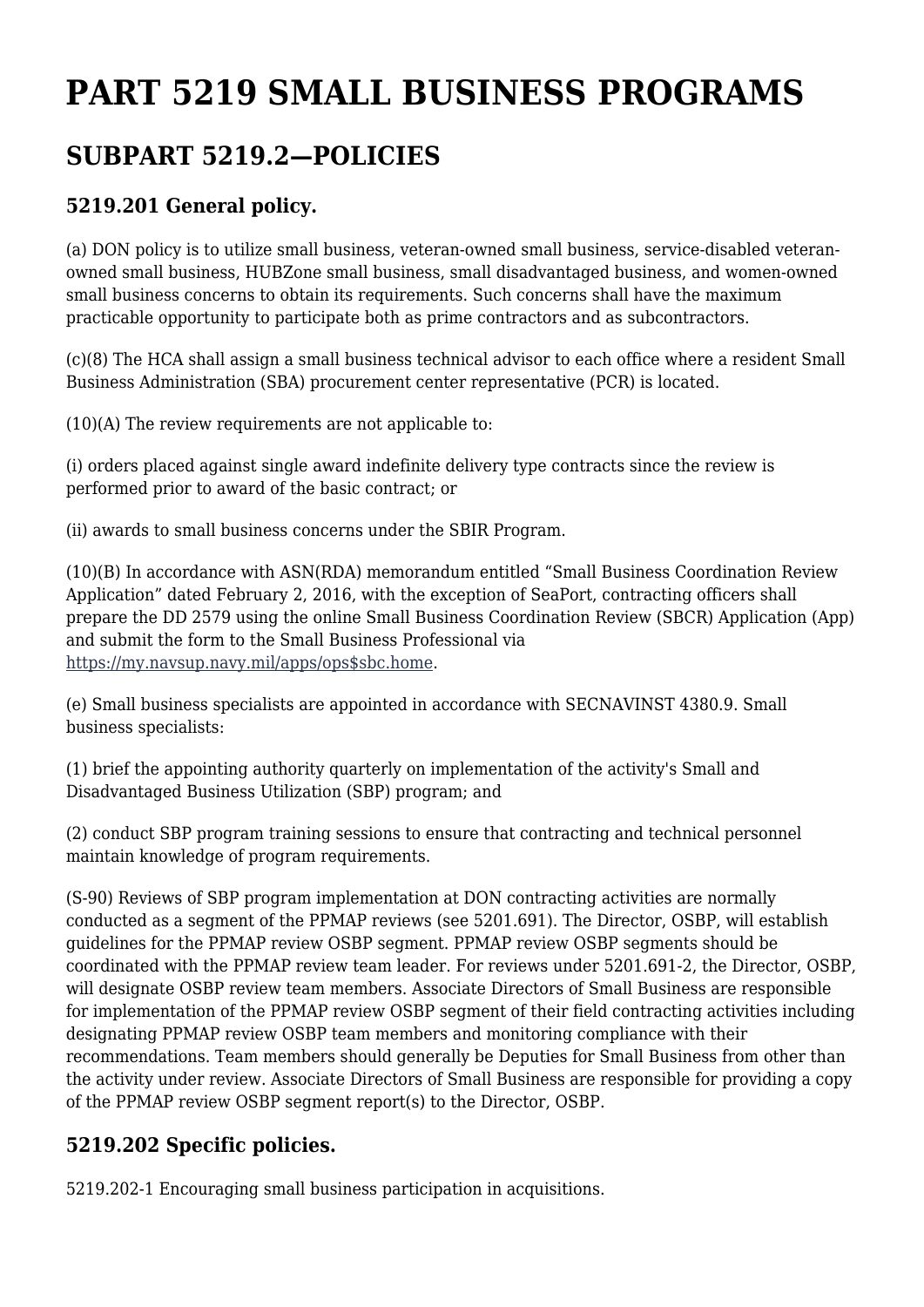Contracting activities should, when practicable, conduct briefings on planned acquisitions for small business, veteran-owned small business, service-disabled veteran-owned small business, HUBZone small business, small disadvantaged business, and women-owned small business concerns, and Historically Black Colleges and Universities (HBCUs) and Minority Institutions (MIs).

**SUBPART 5219.4**—COOPERATION WITH THE SMALL BUSINESS ADMINISTRATION

#### **5219.402 Small Business Administration procurement center representatives.**

(c)(1) In accordance with the Procurement Center Business Operations Plan between the DON and SBA, dated September 20, 2021, the SBA PCR shall review proposed acquisitions within five (5) business days unless additional time is requested and agreed upon by the contracting officer. If SBA PCR does not review the small business coordination record within five (5) business days, then the Contracting Officer may proceed based upon their determination and the concurrence of the assigned SBP.

(c)(2) Notwithstanding FAR 19.402(c)(2), the review shall be completed within 15 business days unless additional time is requested by the PCR and agreed upon by the contracting officer in accordance with the Procurement Center Business Operations Plan between the DON and SBA, dated September 20, 2021.

# **SUBPART 5219.5—SET-ASIDES FOR SMALL BUSINESS**

5219.502-8 Rejecting Small Business Administration recommendations.

(d) The justification shall be forwarded through the HCA to the Director, OSBP, and shall include copies of all correspondence between the activity and the SBA related to the appeal, together with the rationale justifying the activity's non-set-aside determination.

# **SUBPART 5219.7—THE SMALL BUSINESS SUBCONTRACTING PROGRAM**

### **5219.705 Responsibilities of the contracting officer under the subcontracting assistance program.**

#### **5219.705‑4 Reviewing the subcontracting plan.**

(d) When evaluating proposed subcontracting plans, contracting officers should obtain advice and recommendations from the cognizant CAO, and shall do so for any subcontracting plan that does not contain positive goals. The CAO should be specifically requested to review the factors used by the prime contractor to develop the zero goal, the past performance of the offeror on similar requirements, and the current procedures used by the offeror to maximize opportunities for small business, veteran-owned small business, service-disabled veteran-owned small business, HUBZone small business, small disadvantaged business and women-owned small business concerns to participate in its subcontracting program. The contracting officer shall consider the CAO's findings, including any recommendations, prior to approval of the subcontracting plan. The contract file shall be documented to reflect the review and the contracting officer's final decision relative to an acceptable goal. If the contracting officer determines that a subcontracting plan containing a zero goal is appropriate, the determination shall be approved at a level above the contracting officer and placed in the contract file.